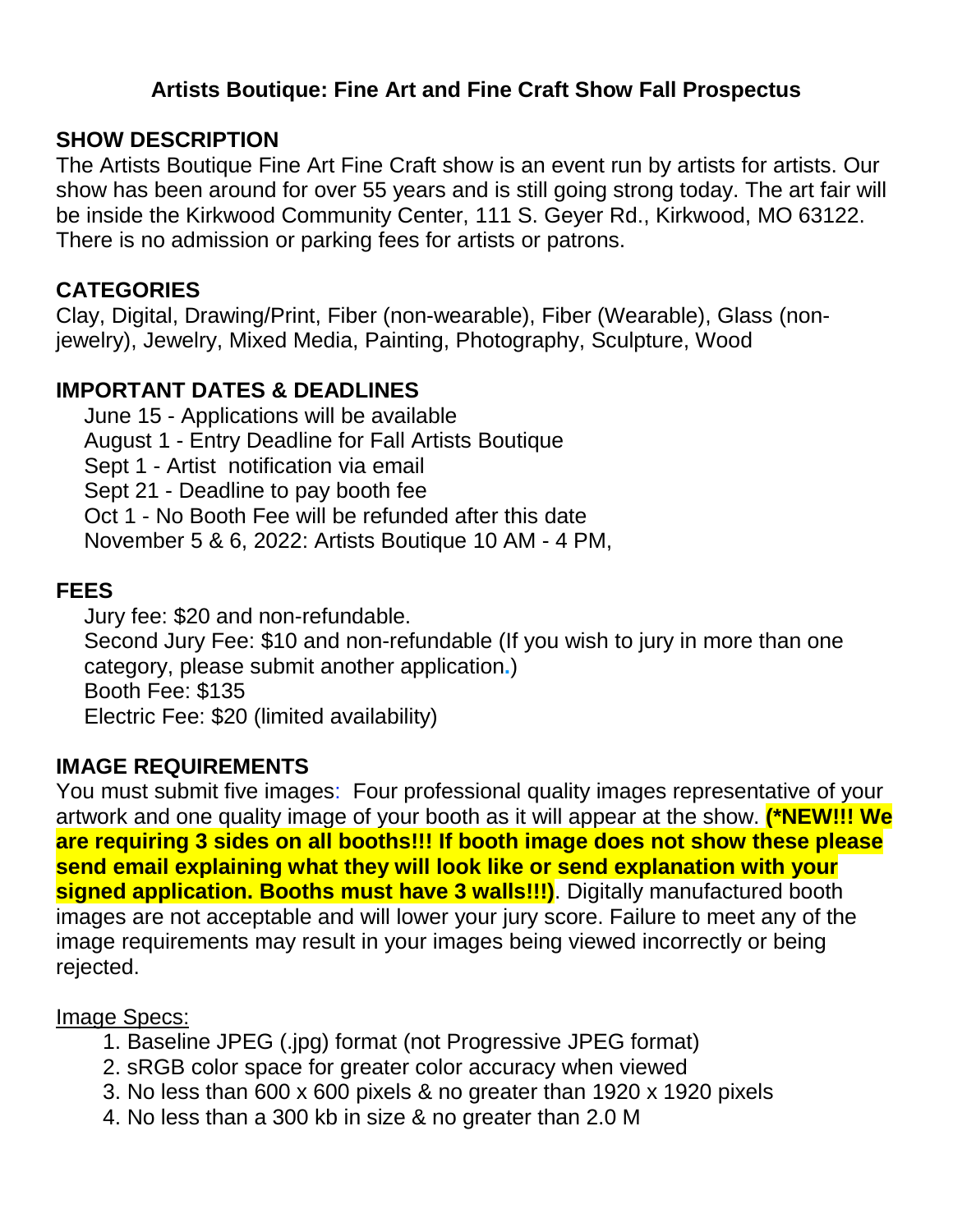- If you are unsure where your work fits among entry categories, use your best

judgment. Your jury score is what matters.

- If your art work does not reflect the quality of the jury images, or your booth is not accurately represented, you will be asked to leave the show. Mass produced or kitbuilt work is NOT acceptable.

-Jury images may be used for publicity purposes. The jury committee strongly advises artists to have images of professional quality that are clear & sharp so that jurors can see your work clearly and in the best light.

# **BOOTH INFORMATION**

Booth Dimensions are 7' deep by 9' long (Except #27 & #28 which are 8' X 8'). ALL display items, artwork & chairs must be within that booth space!

#### **!!!NEW REQUIREMENT – DUE TO COVID AND SAFE SPACE PRACTICES, WE ARE REQUIRING 3 SIDES TO YOUR BOOTHS!!!**

**1. Must be sturdy and not in danger of toppling over.**

**2. Must fit within your booth space of 7' x 9' or 8' x 8' for #27 & #28)**

**2. Examples of materials: Curtains or other fabric panels, Propanels, wood, etc.**

**If your booth is not accurately represented in your jury images or** you cannot get a picture prior to our show, please send an email explaining what your booth will look like, or draw a diagram. The other option is to send this information with your application that you will print, sign and mail.

Artists must set up a stable display with a professional appearance within the booth dimensions.

Artists are responsible for providing their entire display, including any chairs the artist will use.

A detailed floor layout is provided on our website for you to view.

The only available electric is around the perimeter so access to electricity is limited but the room's lighting is adequate for most booths. The show committee does its best to accommodate requests, but not everyone who asks for electricity receives it. You may bring a battery set up, but it must remain in your booth space and out of sight.

Total electricity allowance on the perimeter is 300 watts per booth and .may not be exceeded. This includes all lights, credit card machines, electronic displays, fans or any other electrical devices. (To figure out your total watts, add the watts of each device. Six 50-watt light bulbs equal 300 watts.)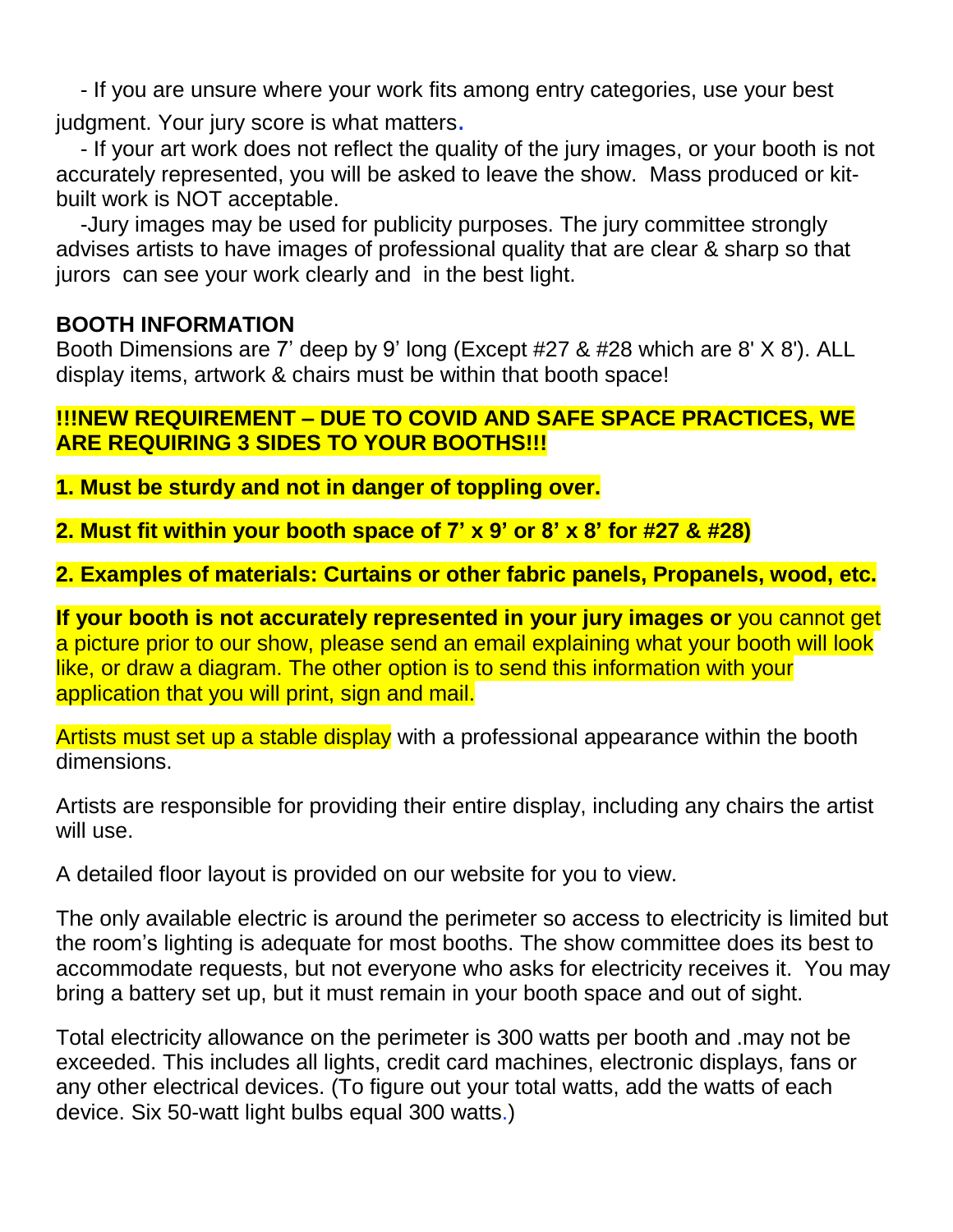## **ART FAIR REQUIREMENTS**

 Artists may display and sell only their own original work. No work from commercial molds or copied molds. No items solely assembled from or featuring work by others, such as purchased beads or kits.

 Artwork displayed or for sale must be in the category accepted by the jury. JEWELRY may be displayed and sold only by those accepted in the Jewelry category.

 You may apply in multiple categories, such as Glass and Jewelry. To do so you must submit separate entries for each category.

 All hanging 2-D work must be properly mounted or framed. Matted work may be displayed neatly in bins. 2-D reproductions must be labeled as reproductions and may not comprise more than 50% of booth content.

 Artists must be present in person for all show hours. Photo ID & license plate number may be required at check-in.

 Jurying is from the digital files submitted through the Artists Boutique Website, 4 images of artwork and one of the booth display. Images should be recent completed and reasonably represent the style and quality of the artwork to be sold. Jury images will be compared to actual booth content. Artists will be required to remove work not representing the style and quality of the jury images submitted or if the art was not accepted during the jury process.

 For the benefit of both artists and patrons, the rules described above will be enforced. Any artist who does not comply completely with all rules will be asked to leave the Art Fair and will forfeit their booth fee.

#### **Other information:**

 The wait list will consist of artists whose scores qualify them for acceptance if cancellations occur. This list does not indicate the order in which people on the list will be called because several factors are considered when a cancellation occurs including compatibility with the category and style of the originally accepted artist.

Your booth image will be evaluated by the jury and included in your total jury score.

 Images will be used for booth review prior to the show to ensure that the jury images are representative of the work displayed and booth presented. WARNING: If your artwork or booth image does not reflect the quality of your jury images, you will be asked to leave the show. Mass produced or kit-built work is NOT acceptable.